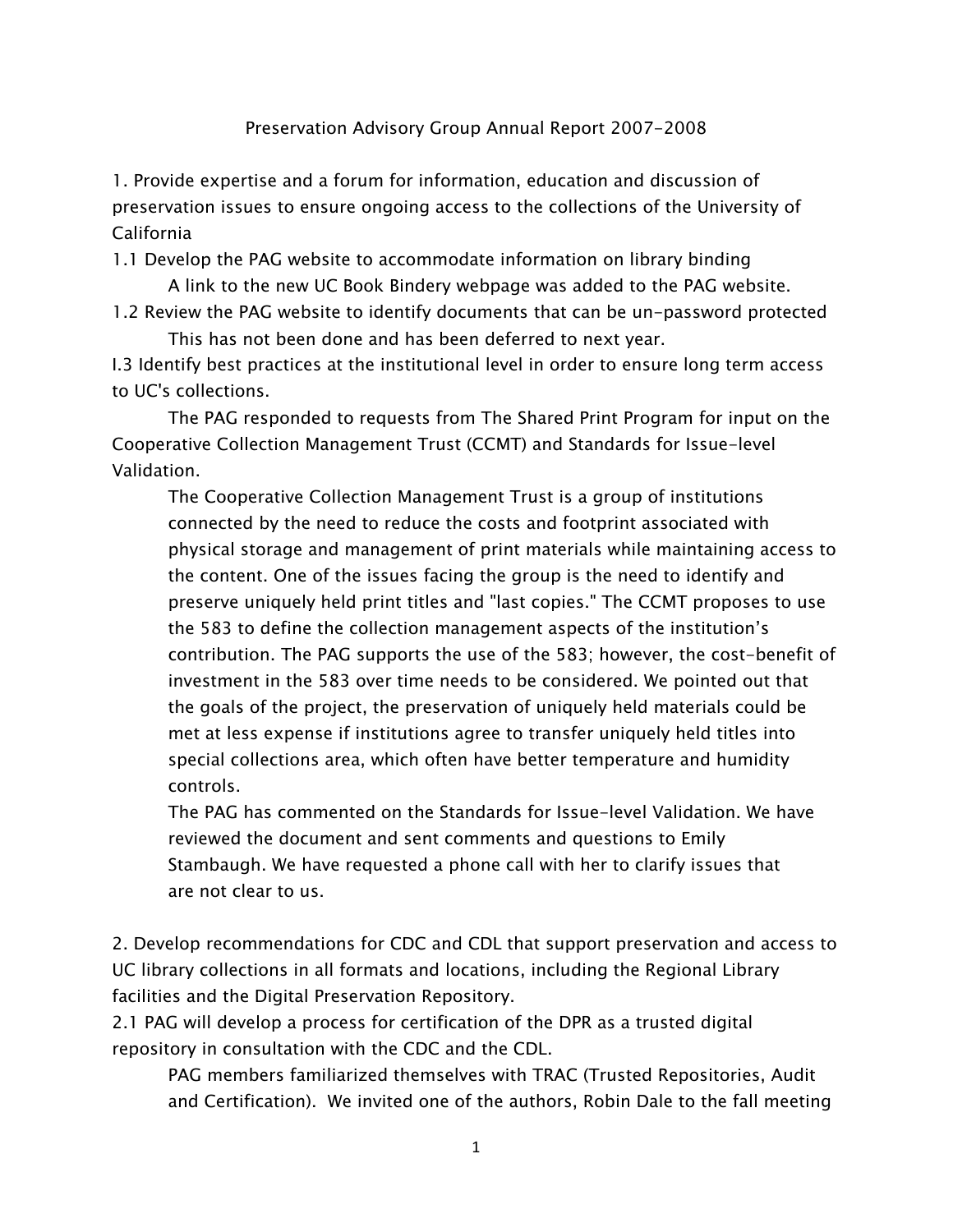to discuss using TRAC. Catherine Nelson attended the Persistence of Memory Conference. Barclay Ogden attended the Stewardship of Digital Assets Workshop.

 PAG invited Patricia Cruse to our meetings to report on digital preservation at the CDL We still need to develop a process to implement TRAC.

2.2. PAG will evaluate the CPP audio-visual survey relative to preservation needs of the UC Collections.

 Barclay Ogden reported on the results of the CPP AV survey. PAG members were asked to discover which collections need disaster plans and which collections need fire protection.

 Additionally, Barclay Ogden shared with PAG a methodology for evaluating risk and recovery options for library collections he is developing. PAG agreed the methodology is useful and encouraged Barclay to continue refining and testing the strategies.

3. Identify and promote implementation of cost effective preservation services across all UC libraries regardless of format.

3.1 PAG will help complete the work of the Library Binding Work Group to reduce library binding costs and report the findings.

 Preservation Advisory Group continued to monitor the progress of the Library Binding Work Group (LBWG). LBWG reported that they had produced a report and were waiting for the University Librarians to accept any or all of the recommendations. The Bindery Manager estimated that a 4.2% cost reductions could be realized if all recommendations were adopted. Later in the year the Bindery Manager informed PAG that the University Librarians approved 12 of the 14 recommendations. They requested more information on the recommendation to reduce the number of shipments and to discontinue keying spine information for all routine work at the Bindery. PAG meets with the manager of the UC Bookbindery to keep abreast of developments in binding

4. Develop preservation education and training opportunities for UC Staff. 4.1 In collaboration with the UC conservators, PAG will create an educational opportunity for UC staff doing conservation work.

 PAG sponsored a workshop developed by the Conservators Group on preservation housings for library and archival materials. The workshop addressed what type of enclosure is appropriate for different types of items,